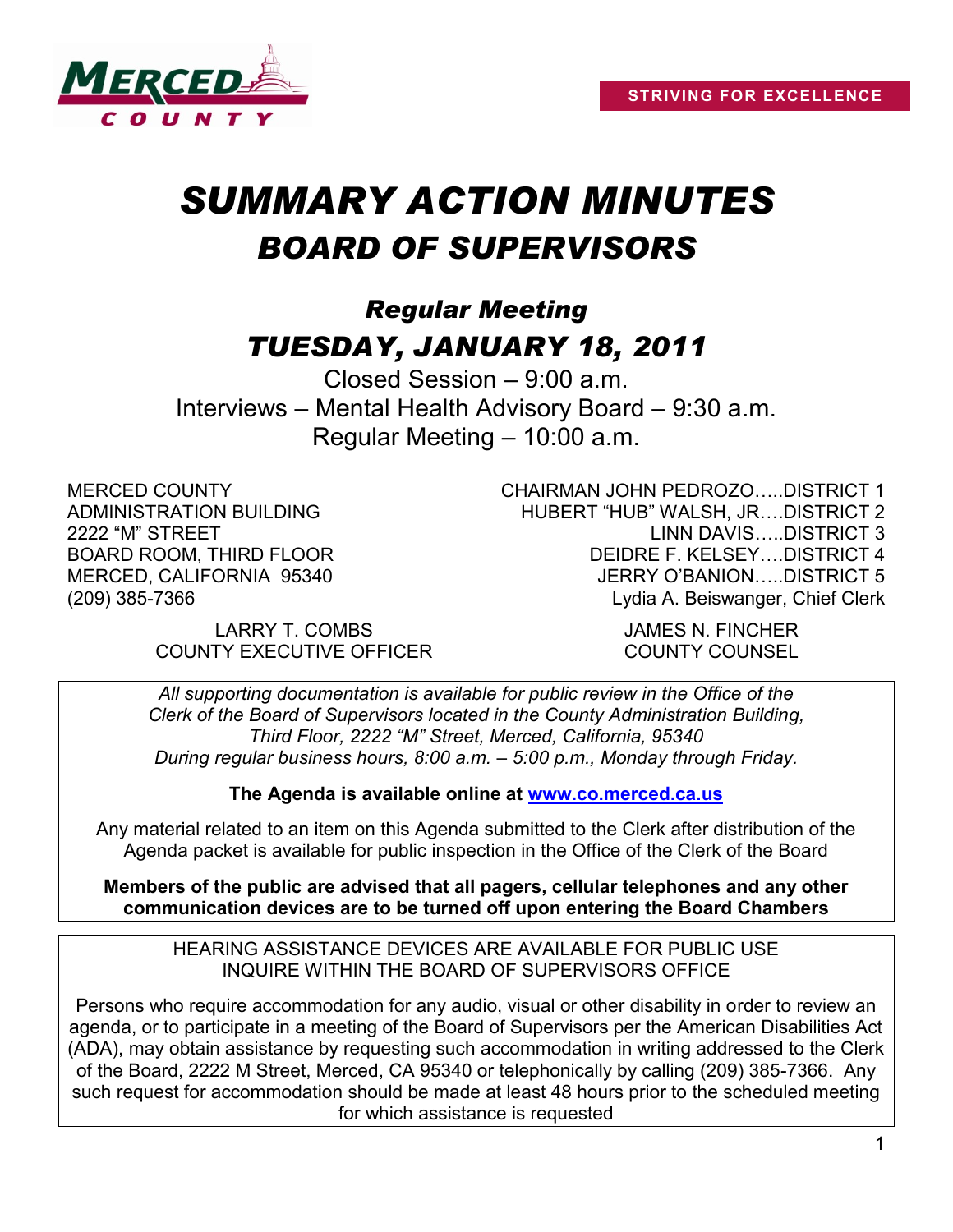The Agenda is divided into three sections:

**CONSENT CALENDAR** – These matters include routine financial and administrative actions and are approved by a single majority vote.

**SCHEDULED ITEMS** – These items are noticed hearings, work sessions and public hearings.

**REGULAR CALENDAR** – These items include significant policy and administration actions. Immediately after approval of the CONSENT CALENDAR, if the time of the hearing of SCHEDULED ITEMS has not arrived, the REGULAR CALENDAR will be considered.

#### *SCHEDULED ITEMS*

#### 9:00 A. M. **THE PUBLIC IS INVITED TO SPEAK ON ANY ITEM ON THE AGENDA-TESTIMONY IS LIMITED TO FIVE MINUTES PER PERSON**

**CLOSED SESSION - CONFERENCE WITH REAL PROPERTY NEGOTIATOR:** It is the intention of the Board to meet in Closed Session concerning a Conference with Real Property Negotiator(s) Mark Hendrickson, Director-Commerce, Aviation and Economic Development pursuant to Government Code Section 54956.8 as follows: Castle properties - Buildings 1248, 1509 and 1529

**CLOSED SESSION - CONFERENCE WITH LEGAL COUNSEL - INITIATION OF LITIGATION:** It is the intention of the Board to meet in Closed Session concerning Initiation of Litigation pursuant to Government Code Section 54956.9(c): One Case

#### **THE BOARD RECESSED AT 9:00 A.M. AND RECONVENED AT 9:30 A.M. WITH ALL MEMBERS PRESENT AND THE CHAIRMAN STATES DIRECTION HAS BEEN PROVIDED TO STAFF**

#### **GOVERNMENT CODE SECTION 54950 COMPLIANCE (LATE AGENDA ITEMS)**

9:30 A. M. **INTERVIEWS - MENTAL HEALTH ADVISORY BOARD At-Large Positions**: Three Vacancies, Expired Terms until 6/30/2011, 6/30/2012 and 6/30/2013. **Applicants**: Cora Gonzales and Deborah Albert *REVIEW BOARD ORDER – SEE PAGE 9*

10:00 A. M. **PLEDGE OF ALLEGIANCE**

**PUBLIC OPPORTUNITY TO SPEAK ON ANY MATTER OF PUBLIC INTEREST WITHIN THE BOARD'S JURISDICTION INCLUDING ITEMS ON THE BOARD'S AGENDA, EXCEPT FOR THOSE ITEMS SPECIFICALLY SCHEDULED AS PUBLIC HEARINGS** (Testimony limited to five minutes per person)

#### *REVIEW BOARD ORDER – SEE PAGE 9*

**PRESENTATION -** City of Merced Fire Chief - Recognition of Ken Mitten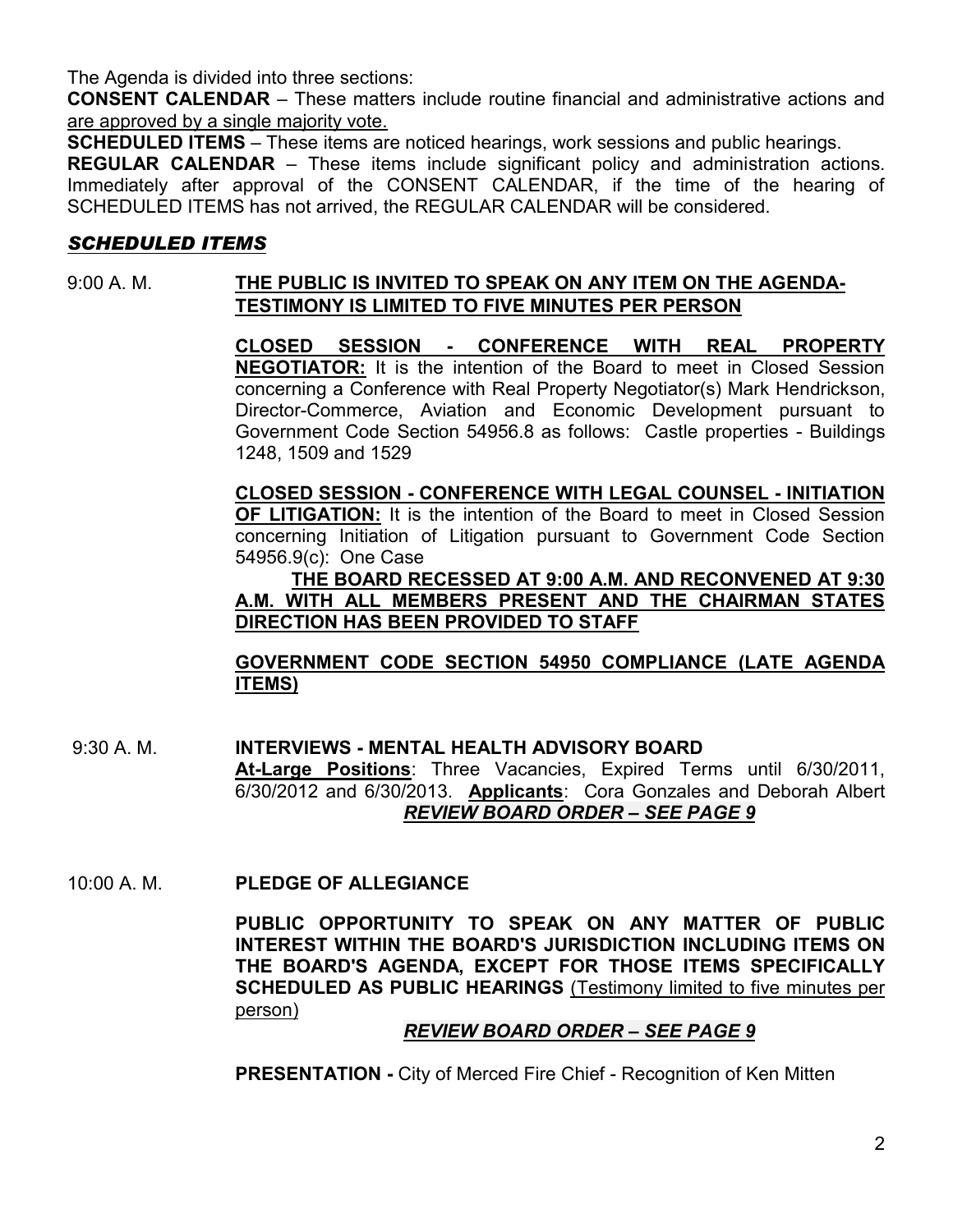#### **APPROVAL OF CONSENT AGENDA CALENDAR** (Items #1 - 16) **APPROVED AS RECOMMENDED AYES: ALL**

#### **REPORTS/BOARD DIRECTION**

County Executive Officer, County Counsel, Board of Supervisors Members

#### *CONSENT CALENDAR (Items #1 - 16)* **APPROVED AS RECOMMENDED AYES: ALL**

#### Public Works

1. Adopt Resolution authorizing the installation of an All-Way Stop at the intersection of Prairie Flower Road and August Road in Hilmar and authorize installation of Stop Signs on the August Road approaches to the intersection.

#### **ADOPTED RESOLUTION NO. 2011-07**

#### **Health**

2. Approve and authorize Chairman to sign Amendment to Contract No. 2007230 with State Dept. of Health for TB Control and Prevention Services for FY 2010-11 and approve necessary Budget Transfer-\$5,000. (4/5 Vote Required)

#### Dept. of Workforce Investment

3. Approve and authorize Chairman to sign Amendment to Contract No. 2011002 with State Employment Development Department for Modification One to Subgrant K178669 incorporating and adding 1st and 2nd Round of Adult, Dislocated Worker and Rapid Response Formula Funds to Merced County for Workforce Investment Act (WIA) Activities.

#### Fire

4. Approve Budget Transfer in the amount of \$3,000 for replacement of defective heater at Station 72.

#### Dept. of Admin. Services

- 5. Approve Budget Transfer in the amount of \$45,686 for replacement of Tape Library.
- 6. Approve Budget Transfer in the amount of \$8,500 for modular furniture for the new GIS Staff Transfer to Admin. Services.

#### Ag. Commissioner

7. Approve Budget Transfer in the amount of \$12,500 for truck repairs and to comply with safety and regulatory standards. (4/5 Vote Required)

#### Executive Office

- 8. Approve Travel Request submitted by Sheriff and recommended by Executive Office.
- 9. Act on Claims for Damages from Certain Underwriters at Lloyds, London as recommended by Counsel and Risk Management.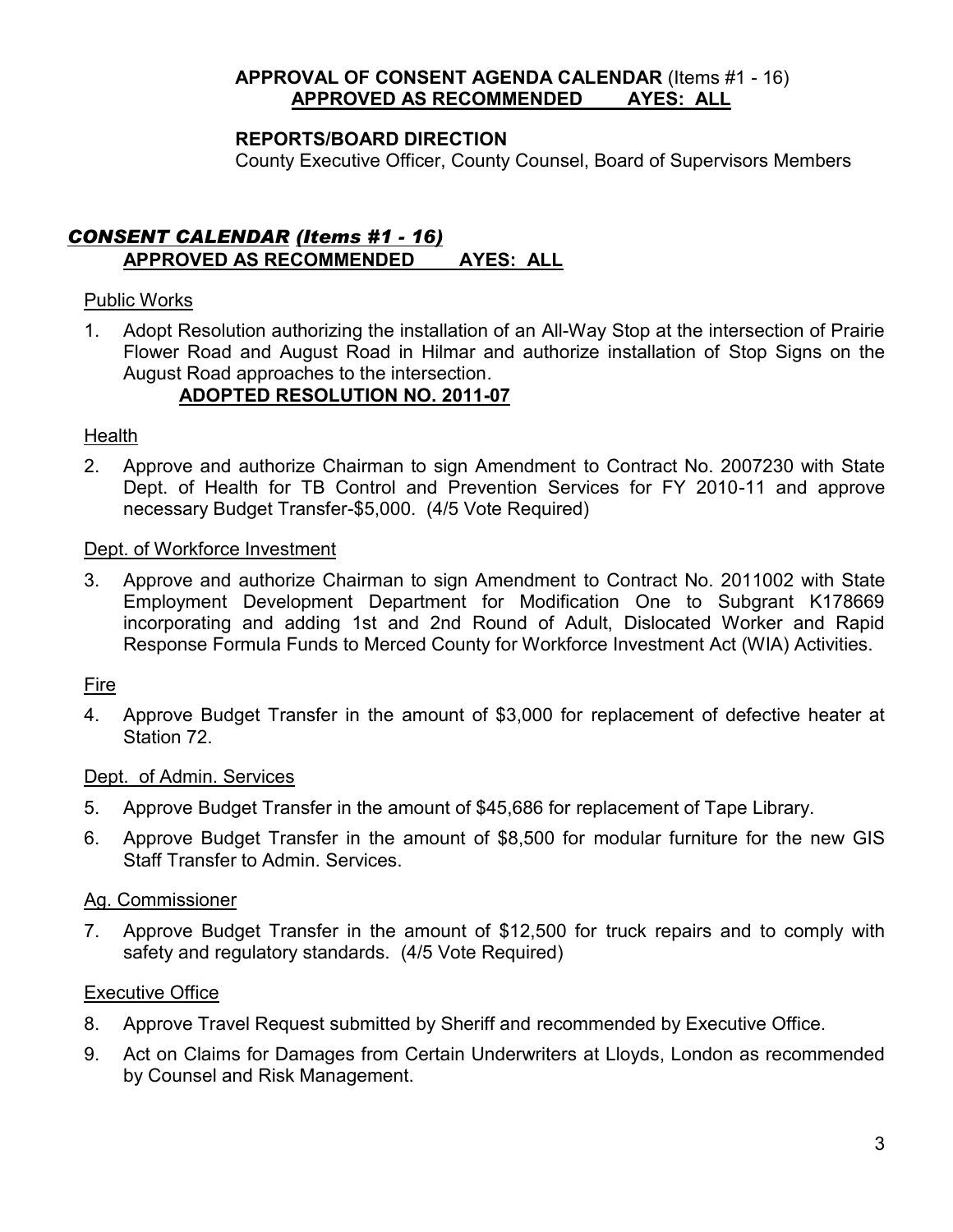Board Recognition

10. Authorize Certificates of Recognition to 4-H Volunteers in recognition of Volunteer Service through various 4-H Clubs.

## *REVIEW BOARD ORDER – SEE PAGE 10*

- 11. Authorize Certificate of Recognition to Tommy Jones for dedicated service to the City of Los Banos as Mayor and City Council Member.
- 12. Authorize Certificate of Recognition to Verizon Wireless in recognition of Ribbon Cutting.
- 13. Authorize Certificates of Recognition to Merced County Association of Realtors for the 2010 Year Awards: Tina DeLeon, President; Ernie Ochoa, Realtor of the Year; Debbie Breth, Affiliate of the Year; Loren Gonella, Jesse Fees Memorial Award; Bob Gilbert, Sr., Bill DeNero Memorial Award; Kay Flanagan-Spinelli, President's Award; Dido Krotik, Lifetime Achievement Award; Mike Salvadori, Flanadori Award; Connie Dalke, Michelle Gabriault-Acosta and Dan Hultgren, Directors for 2010.
- 14. Authorize Certificate of Recognition to California Homecare and Hospice in recognition of Ribbon Cutting.

#### Planning

- 15. Approve and authorize Chairman to sign Amendment to Contract No. 2011008 with George Reed, Inc. for EMKO Environmental, Inc., Consultant, to prepare hydrology and water quality study for an Environmental Impact Report for the George Reed Inc. Snelling Mine Expansion Project (MM09-002/GPA05-ZC05-010).
- 16. Approve and authorize Chairman to sign Amendment to Contract No. 2011009 with EMKO Environmental, Inc. to prepare hydrology and water quality study for an Environmental Impact Report for the George Reed Inc. Snelling Mine Expansion Project (MM09- 002/GPA05-009/ZC05-010) and approve the necessary budget transfer-\$19,775. (4/5 Vote Required)

### *REGULAR CALENDAR*

### *BOARD ACTION*

#### MENTAL HEALTH

17. Contract with Willow Glen Care Center for the provision of residential care services for placement of consumers.

#### **AUTHORIZED CONTRACT NO. 2011010 AS RECOMMENDED AYES: ALL**

#### PLANNING

18. Contract with Jeffrey and Julie Mello for Willdan Engineering, Consultant, to prepare an Initial Study/Mitigated Negative Declaration for the Mello Trucking and Truck Storage Project (MM10-005) located in Stevinson.

### **AUTHORIZED CONTRACT NO. 2011011 AS RECOMMENDED AYES: ALL**

19. Contract with Willdan Engineering to prepare an Initial Study/Mitigated Negative Declaration for the Mello Truck and Truck Storage Project (MM10-005) in Stevinson, lower the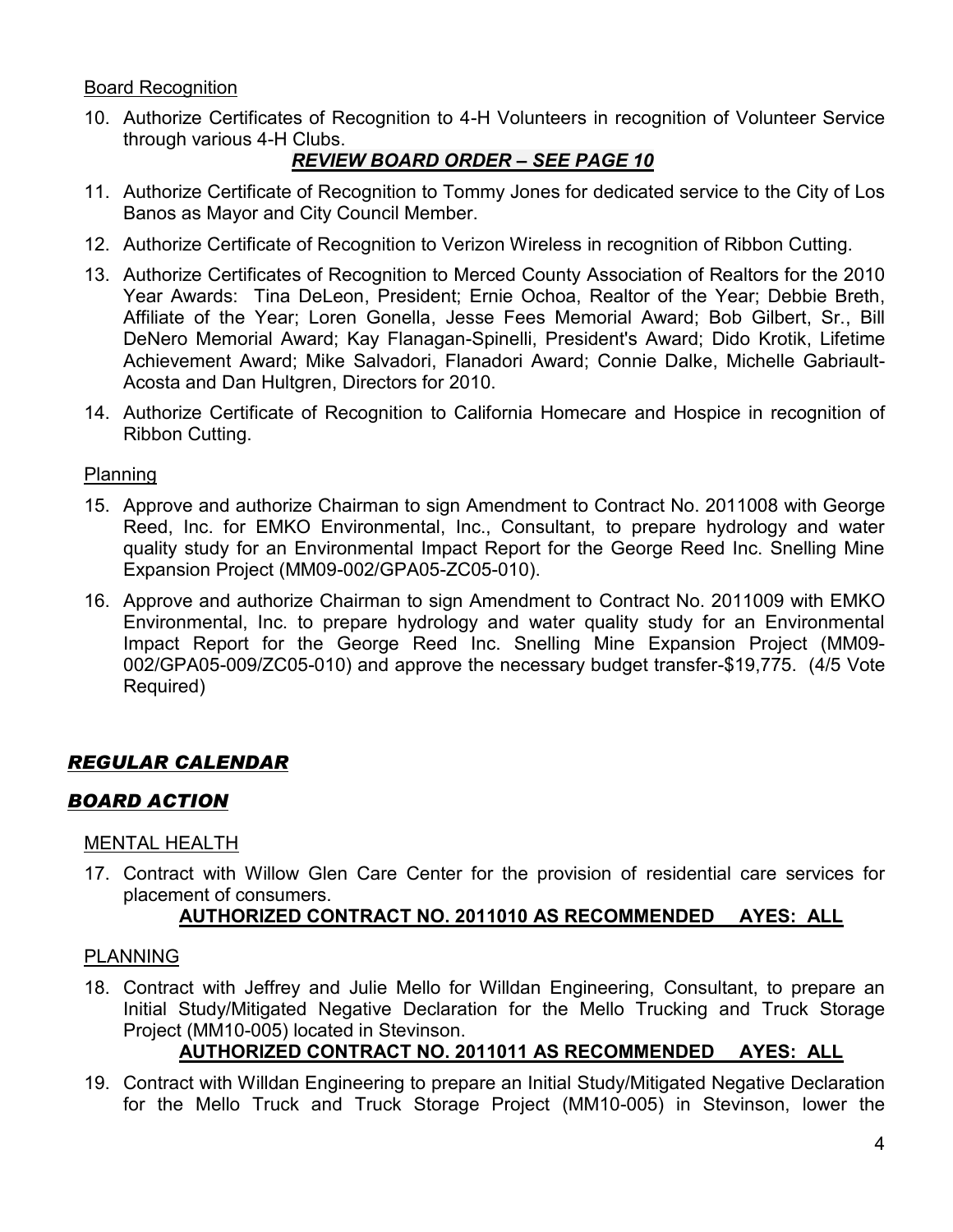professional liability amount from \$5 million to \$1 million and approve the necessary budget transfer-\$21,655. (4/5 Vote Required)

# **AUTHORIZED CONTRACT NO. 2011012 AS RECOMMENDED AYES: ALL**

#### PROBATION

20. Contract with Caseload PRO for Software as a Service (SaaS) to replace current adult case management system and approve the necessary budget transfer-\$38,730. (4/5 Vote Required)

#### **AUTHORIZED CONTRACT NO. 2011013 AS RECOMMENDED AYES: ALL**

#### DEPT. OF ADMIN. SERVICES

21. Declare a passenger car, fire apparatus, generator, miscellaneous office furniture, assorted office equipment, and miscellaneous supplies identified in Exhibit A as Surplus Property and authorize its disposal through Internet Public Auction.

# **APPROVED AS RECOMMENDED AYES: ALL**

#### COMMERCE, AVIATION AND ECONOMIC DEVELOPMENT

22. Approve the 2011 Legislative Agenda with any revisions as recommended by the Board; authorize Chair and County Executive Officer to periodically provide letters of support or opposition as needed based on any benefit or detriment to the County and direct Staff to forward the 2011 Legislative Agenda to Merced County's legislative representatives and advocates.

#### *REVIEW BOARD ORDER – SEE PAGE 10*

#### EXECUTIVE OFFICE

23. Personnel Actions - Interim Planning Director: Confirm the appointment of Public Works Director/Road Commissioner, Paul Fillebrown as the Interim Planning Director, Interim Secretary of the Airport Land Use Commission, Interim Secretary of the Planning Commission and Interim Planning Hearing Officer for the County of Merced; approve the 10% Salary Adjustment from Range 89.4 to Range 91.4 and approve the Resolution Amendments and, should the Board approve the above items, confirm completion of the Assistant County Executive Officer's duties as Interim Planning Director and Interim Secretary of the Airport Land Use Commission for the County of Merced.

# *REVIEW BOARD ORDER – SEE PAGE 11*

#### BOARD OF SUPERVISORS

24. Authorize Special Board Project Funds-District Four in the amount of \$1,800 be forwarded to Hilmar Helping Hands to assist with the start up of Delhi community food closet.

#### *REVIEW BOARD ORDER – SEE PAGE 11*

25. PULLED

#### BOARD APPOINTMENTS

26. Lower San Joaquin Levee District - Appointed George Park to serve, filling an unexpired term of Henry Favier representing Merced County, until June 4, 2012.

#### **APPROVED AS RECOMMENDED AYES: ALL**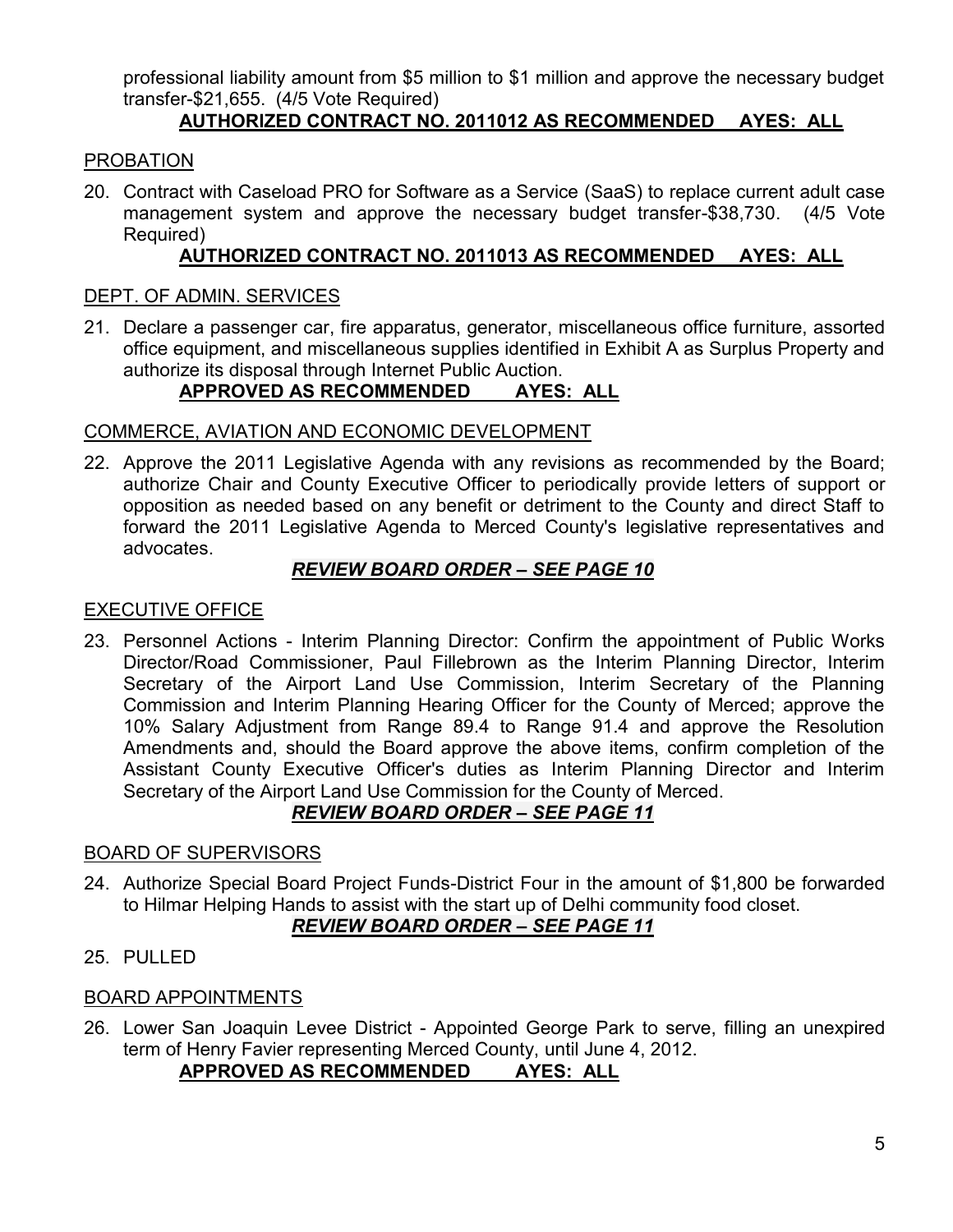27. Planning Commission – Reappointed Greg Thompson to serve as District One representative until October 1, 2014.

#### **APPROVED AS RECOMMENDED AYES: ALL**

28. Planning Commission – Appointed Rich Ford to serve as District Four representative effective February 1, 2011 until October 1, 2014.

#### **APPROVED AS RECOMMENDED AYES: ALL**

29. Mental Health Advisory Board re: Appoint up to three At-Large Members of the Mental Health Advisory Board to fill the vacancies with terms expiring 6/30/2011, 6/30/2012 and 6/30/2013, based on the high score of candidates, if above the 70% threshold; and should no candidate be selected, direct the Clerk to continue to receive applications for the position that remains.

#### *REVIEW BOARD ORDER – SEE PAGE 9*

#### *BOARD INFORMATION & POSSIBLE ACTION* **ACCEPTED AND PLACED ON FILE AYES: ALL**

- 30. Public Works re: Notification of Award of Contract No. 2010215 to Viking General Contractors for the Sheriff Dept. Main Jail Exercise Yard Screen Repair Project. **AWARDED CONTRACT NO. 2010215**
- 31. Public Works re: Notification of Award of Contract No. 2010245 to Carter Construction for the Snelling Courthouse Wall Repair Project. **AWARDED CONTRACT NO. 2010245**
- 32. Human Resources re: Nepotism Policy Operations Directive #10-102 will supersede and replace Operations Directive #06-67.
- 33. CSAC Excess Insurance Authority re: Copy of the 2010 CSAC Excess Insurance Authority Annual Report. (On file with Clerk)
- 34. State Dept. of Water Resources re: Copy of Region Report entitled "San Joaquin Valley Drainage Monitoring Program 2003-2005", statistical data on the quality and quantity of subsurface agricultural drainage water on the west side of the Valley, the report is available at: <http://www.water.ca.gov/publications/browse.cfm> under the Agricultural Drainage Publication link. (Report is 120+pages and is on file or accessible at State website)
- 35. State Water Resources Control Board re: Notice of Preparation of Environmental Impact Report /Initial Study Checklist and Notice of Public Workshops - California Environmental Quality Act Scoping Meetings for the proposed Wetland Area Protection Policy and Dredge and Fill Regulations (Project) due February 15, 2011.
- 36. State Water Resources Control Board re: Notice of Public Workshop to receive comments regarding a Draft Cease and Desist Order Against Woods Irrigation Company for Threatening Unauthorized Diversion and Use of Water from Middle River in San Joaquin County on January 18, 2011.
- 37. State Water Resources Control Board re: Notice of Cancelled Public Hearings and withdrawal regarding Cease and Desist Orders against Nelly Mussi and Rudy Mussi Investment, LP for diversion from Whiskey Slough and Juan Navarro for diversion from Middle River in San Joaquin County previously set for June 7 and July 7-9, 2010.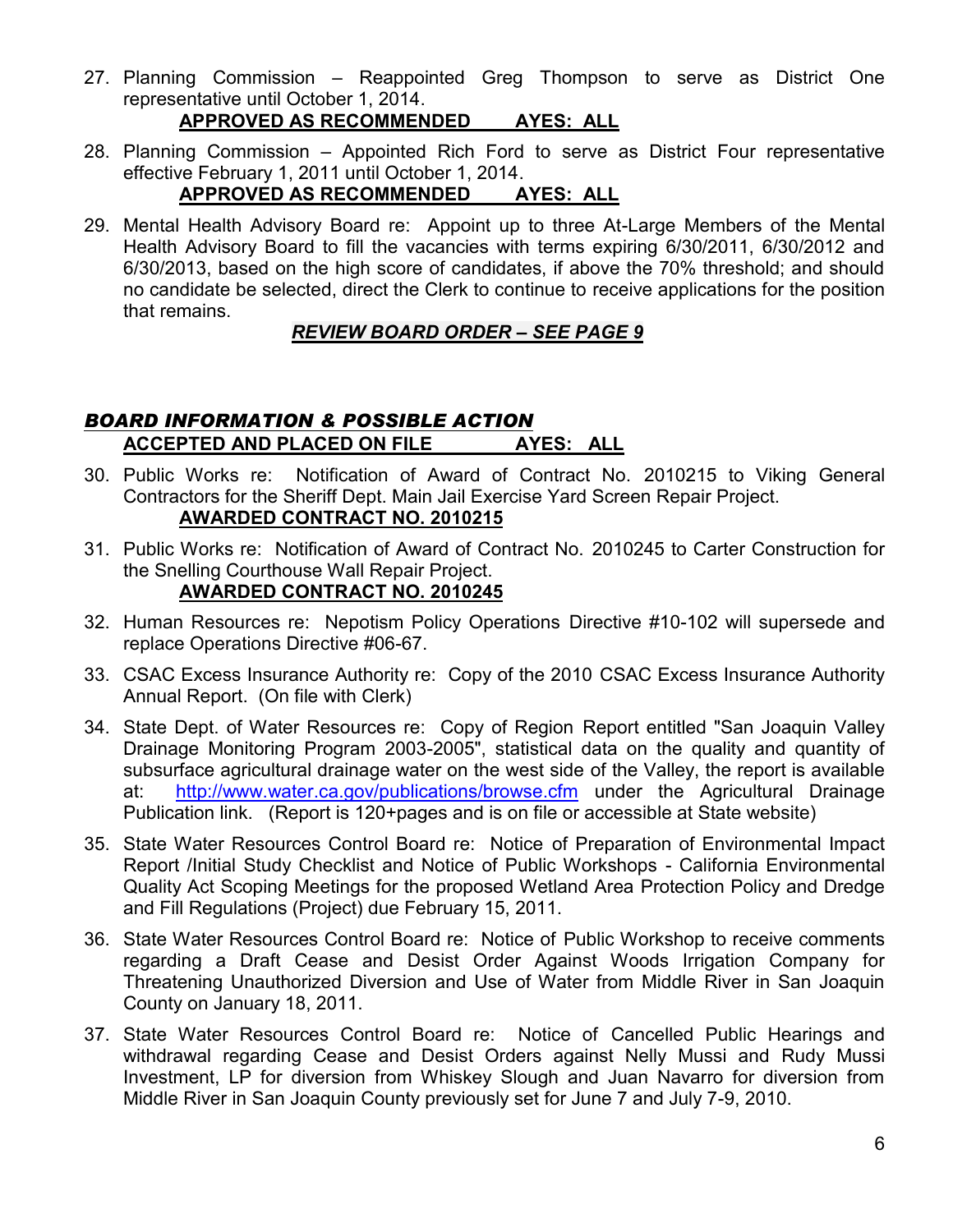- 38. State Water Resources Control Board re: Notice of Public Comment for Draft Statewide National Pollutant Discharge Elimination System (NPDES) Permit for the Discharge of Storm Water Runoff from the Calif. Dept. of Transportation's (Department) Municipal Separate Storm Sewer System (MS4) set for March 14, 2011.
- 39. State Water Resources Control Board re: Notice of Postponement of Public Hearing for Charles Grace, Wastewater Treatment Plant Operator Certification from Grade V to Grade II previously set for February 8, 2011 has been postponed indefinitely.
- 40. State Water Resources Control Board re: Notice of Opportunity for Public Comment on Underground Storage Tank (UST) Cleanup Fund (Fund) Meeting notification for Case Closure Recommendation, pursuant to Health and Safety Code Section 25299.39.2: Claim Number 730; Site Address: Nella Oil #5, 13461 Bowman Road, Auburn, CA 95603 on February 15, 2011.
- 41. State Water Resources Control Board re: Notice of Opportunity for Public Comment on Underground Storage Tank (UST) Cleanup Fund (Fund) Meeting notification for Case Closure Recommendation, pursuant to Health and Safety Code Section 25299.39.2: Claim Number 15803; Site Address: Geremia Pools, Inc., 1327 65th Street, Sacramento, CA 95819 on February 15, 2011.
- 42. State Water Resources Control Board re: Notice of Opportunity for Public Comment on Underground Storage Tank (UST) Cleanup Fund (Fund) Meeting notification for Case Closure Recommendation, pursuant to Health and Safety Code Section 25299.39.2: Claim Number 7199; Site Address: Harry Boyanjian (Abandoned Service Station) 5851 Fair Oaks Boulevard, Carmichael, CA 95608 on February 15, 2011.
- 43. State Water Resources Control Board re: Notice of Opportunity for Public Comment on Underground Storage Tank (UST) Cleanup Fund (Fund) Meeting notification for Case Closure Recommendation, pursuant to Health and Safety Code Section 25299.39.2: Claim Number 3594; Site Address: Lawrence Mayflower Moving & Storage, 908 20th Street, Sacramento, CA 95814 on February 15, 2011.
- 44. State Water Resources Control Board re: Notice of Opportunity for Public Comment on Underground Storage Tank (UST) Cleanup Fund (Fund) Meeting notification for Case Closure Recommendation, pursuant to Health and Safety Code Section 25299.39.2: Claim Number 10944; Site Address: Gold Rush Recycling, 6545 Fair Oaks Blvd., Carmichael, CA on February 15, 2011.
- 45. State Water Resources Control Board re: Notice of Opportunity for Public Comment on Underground Storage Tank (UST) Cleanup Fund (Fund) Meeting notification for Case Closure Recommendation, pursuant to Health and Safety Code Section 25299.39.2: Claim Number 14725; Site Address: 7475 14th Avenue, Sacramento, CA 95820 on February 15, 2011.
- 46. State Water Resources Control Board re: Notice of Board Meeting/Hearing & Workshop set for January 18 and 19, 2011.
- 47. U.S. Dept. of the Interior, Bureau of Reclamation re: December, 2010, Mid-Pacific Region Pamphlet.
- 48. Verizon Wireless re: Notification Letter for Le Grand B of California RSA No. 4 Limited Partnership (U-3038-C), of California - Madera, CA RSA, CPUC Cell Site Report, construction installation and maintenance of a new unmanned wireless telecommunications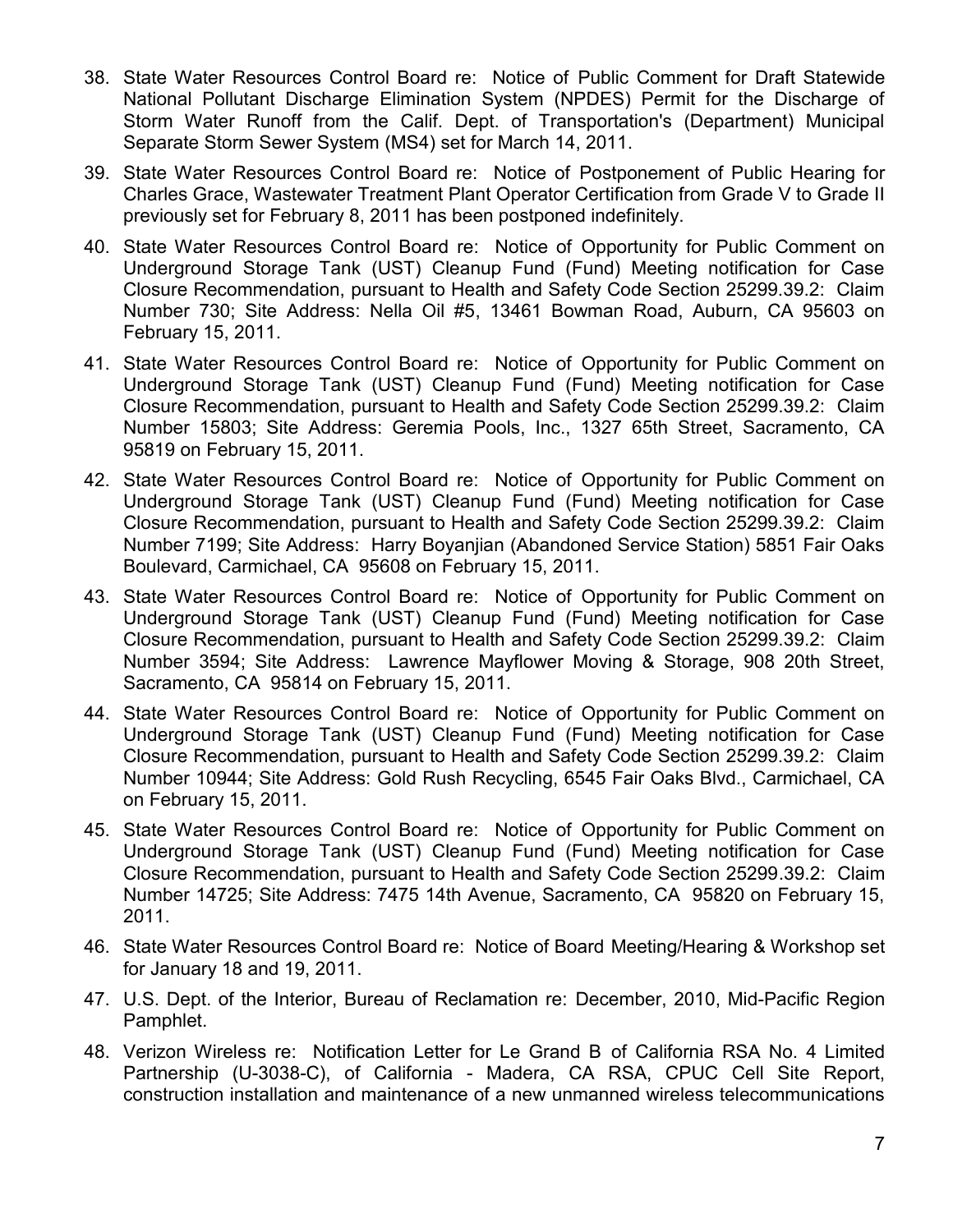facility consisting of a 150' monopole with twelve panel antennas, one 12' x 20' prefabricated equipment shelter and one standby generator located at the base of the tower.

49. State Fish and Game Commission re: Notification of readopted emergency regulations concerning Stewarts Point State Marine Reserve and Stewarts Point State Marine Conservation Area.

#### **ADOPTED RESOLUTIONS IN MEMORY OF ROBERT "BOBBY" HARO AND ROBERT DEANS AND ADJOURNED MEETING UNTIL TUESDAY, FEBRUARY 1, 2011 AT 10:00 A.M.**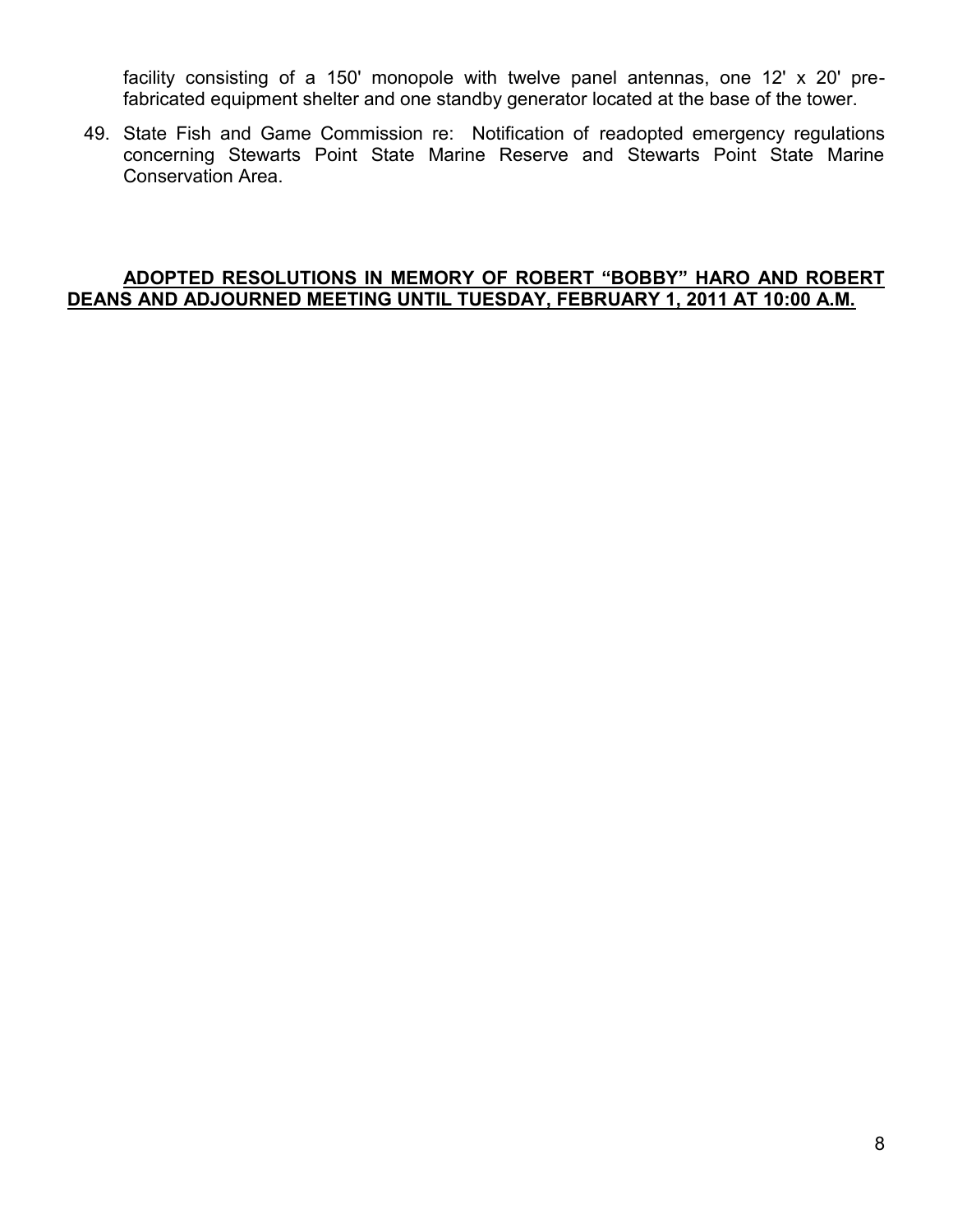#### **BOARD ORDERS – SUMMARY ACTION MINUTES – JANUARY 18, 2011**

#### **9:30 A.M. SCHEDULED ITEM/ACTION ITEM NO. 29 2011-01-18 INTERVIEWS – Mental Health Advisory Board**

The time and date previously set for Interviews for Three (3) At-Large Members to be appointed by the Board of Supervisors to serve on the Mental Health Advisory Board.

The Board interviews Cora Gonzales.

Management Analyst Angelo Lamas states Ms. Deborah Albert is not present.

#### \*\*\*\*\*\*\*\*\*\*\*\*\*\*\*\*\*\*\*\*\*\*\*\*\*\*\*\*\*\*\*\*\*\*\*\*\*\*\*\*\*\*\*\*\*\*\*\*\*\*\*\*\*\*\*\*\*

Later in the day, the Clerk announces Action Item No. 29, Appointment to the Mental Health Advisory Board, At Large representative, is before the Board for consideration.

Management Analyst Lamas advises the score for the applicant interviewed met the criteria of 70% of the threshold with the score of 372.

Upon Motion of Supervisor Kelsey, seconded by Supervisor O'Banion, the Board appoints Cora Gonzales to serve as the At-Large Member of the Mental Health Advisory Board until June 30, 2013.

Ayes: Pedrozo, Walsh, Davis, Kelsey, O'Banion

#### **10:00 A.M. SCHEDULED ITEM 2011-01-18 PUBLIC OPPORTUNITY**

Bill Aires, VFW Post No. 4327 Representative, appears and expresses concerns with the Veterans Memorial Building contract stating there is suppose to be a Hall Board and there never has been one to-date. He requests the Board check into the Hall Board matter and would like a representative from the Board of Supervisors to chair the Hall Board.

Supervisor Pedrozo states he has been in contact with Commander John Bain regarding this matter and a meeting is scheduled with Mr. Bain, Supervisor Walsh and Public Works.

The Chairman closes the public opportunity. Present: Pedrozo, Walsh, Davis, Kelsey, O'Banion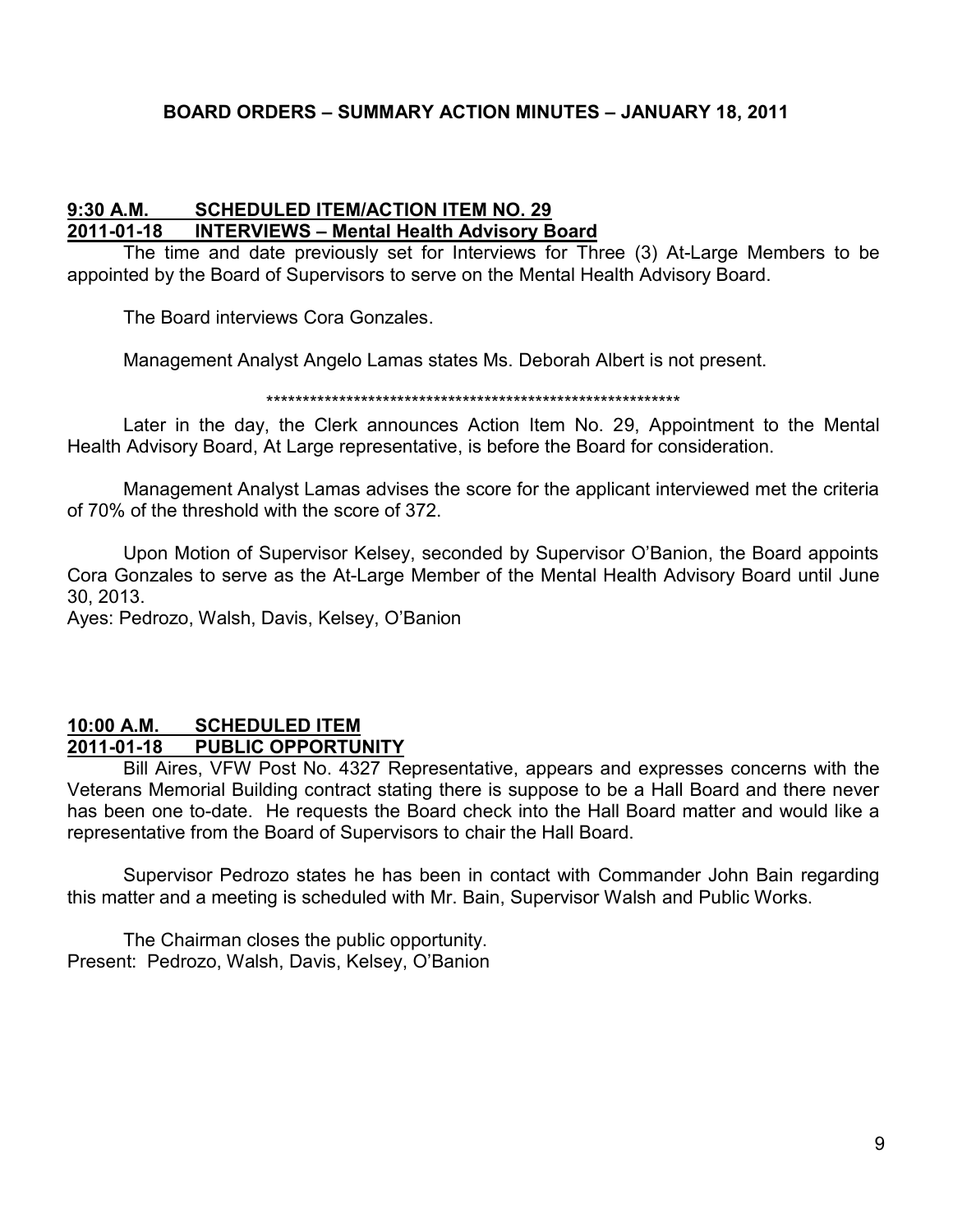#### **CONSENT ITEM NO. 10**

#### **2011-01-18 BOARD OF SUPERVISORS**

Upon motion of Supervisor Kelsey, seconded by Supervisor O'Banion, duly carried, the Board authorizes Certificates of Recognition to the following individuals for their commitment and dedication as 4-H Volunteers:

Ballico-Cressey 4-H Club - Silver Clover Award: Barbara Hunsuck

Dos Palos 4-H Club - Silver Clover Award: Melinda Jones, Stacie Hanson and Katherine Coleman

El Nido 4-H Club - Silver Clover Award: Trena Johnson

Hilmar Colony 4-H Club - Silver Clover Award: Sheri Maciel

Lancers 4-H Club - Silver Clover Award: Tiffany Heyer; Rollo Spina Leader Award: Kimberly Heyer

Le Grand 4-H Club - Silver Clover Award: Amber Baker and Megan Tapely

McSwain 4-H Club - Silver Clover Award: Michelle Cordeiro, Debra Court, Lisa Gillard-Viney, and Edie Lough; Gold Clover Award: Laurie Bazan; Ruby Clover Award: Carole Dietz

Our Lady of Fatima 4-H Club - Silver Clover Award: Brian Little

Snelling 4-H Club - Silver Clover Award: Jennifer Pucket

Southwest 4-H Club - Silver Clover Award: Julia Catchings

Weaver 4-H Club - Silver Clover Award: Jennifer Bertuccio and Marlene Murphy

Westside 4-H Club - Silver Clover Award: Todd Leonard; Gold Clover Award: Becky Smith Countywide 4-H Club - Gold Clover Award: Mark Mahacek; Diamond Clover Award: Kenneth

Zacharias

St. Anthony's 4-H Club - Emerald Clover Award: Jose Campos

Tak Date Service Award: Castle Challenger Learning Center Foundation

UCCE Merced County Master Gardener Recognition: Jay Herbrand, 250 hours; Elaine Parker, 250 hours; Diane Penders, 250 hours; Pamela Cornelison, 500 hours

Ayes: Pedrozo, Walsh, Davis, Kelsey, O'Banion

#### **ACTION ITEM NO. 22 2011-01-18 COMMERCE, AVIATION AND ECONOMIC DEVELOPMENT**

The Clerk announces the 2011 Legislative Agenda is before the Board for consideration.

Commerce, Aviation and Economic Development Director Mark Hendrickson provides a brief overview of the legislative platform stating the County reviewed prospective legislation which would be financially and programmatically advantageous to the County.

Following discussion and upon motion of Supervisor O'Banion, seconded by Supervisor Davis, duly carried, the Board approves the 2011 Legislative Agenda as recommended, authorizes the Board Chairman and County Executive Officer to periodically provide letters of support or opposition as needed based on any benefit or detriment to the County of Merced and directs staff to forward the 2011 Legislative Agenda to Merced County's legislative representatives and advocates.

Ayes: Pedrozo, Walsh, Davis, Kelsey, O'Banion